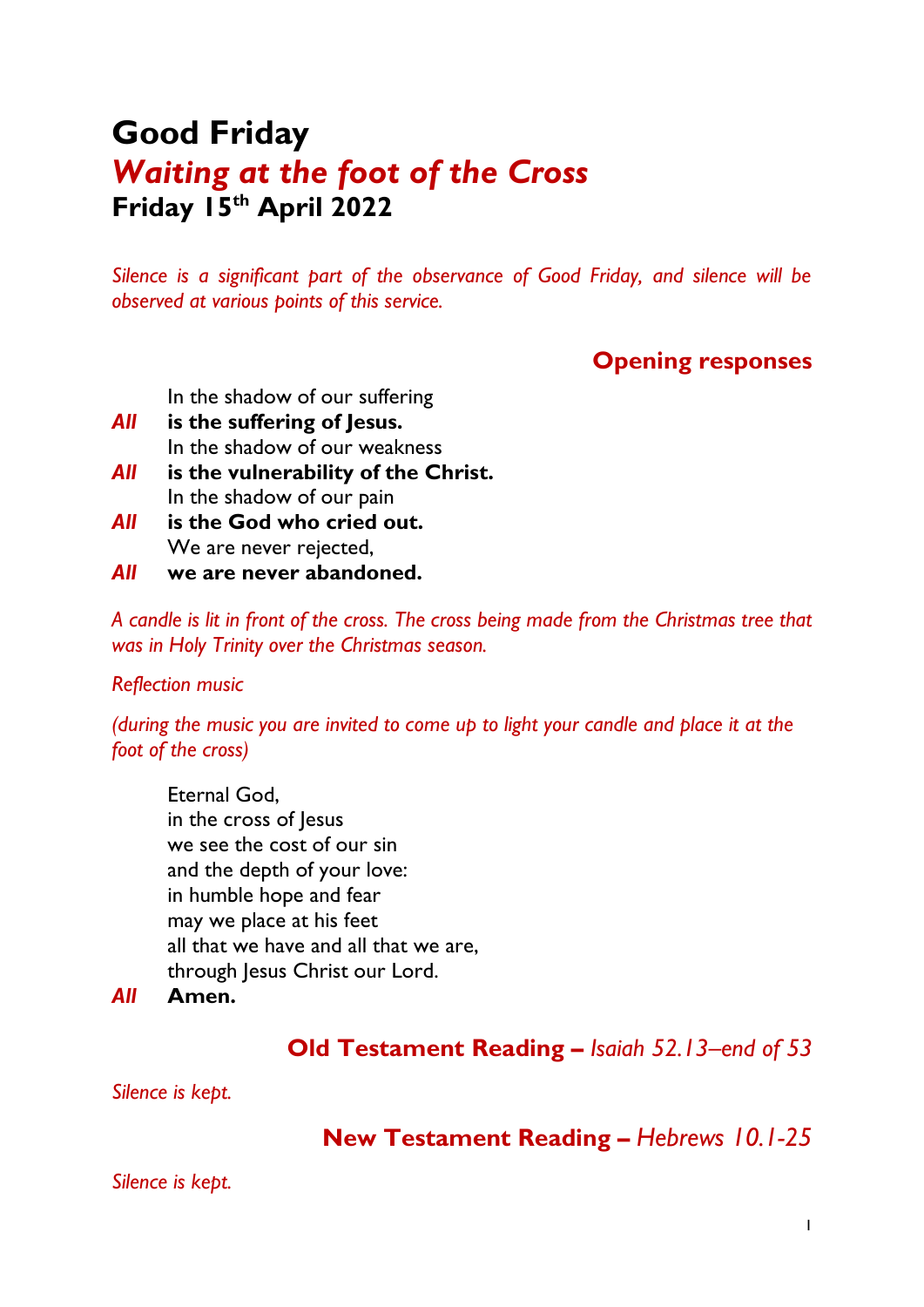# **Reflection by Richard Hackworth**

*Reflection music*

# **The Passion Reading** *– John 18-19.1-37*

*The candles are extinguished as a symbol of Jesus' death and silence is kept after the reading.*

## **Acclamations**

You took our worst:

- *All* **you gave your best.** You took our hate:
- *All* **you gave your love.** You took that cross:
- *All* **you changed everything.** We adore you, O Christ,
- *All* **and we bless you.**

# **Reflection by Richard Hackworth**

#### *Reflection music*

*(during the music you are invited to write on your prayer card a person or place in need of God's love and care and hang it on the cross)*

### **Prayers of intercession**

Jesus willingly submitted to suffer in our place. Let us pray to God our Father, and place in his hands the suffering of the world. Let us say: 'Have mercy on your people, Lord' after each petition.

We pray for the church, that we may bear our cross and follow Jesus. This is our prayer:

#### *All* **have mercy on your people, Lord.**

We pray for those who have sinned, like Peter. Teach us to be sorry for our sins, and forgive us for Jesus' sake. This is our prayer:

*All* **have mercy on your people, Lord.**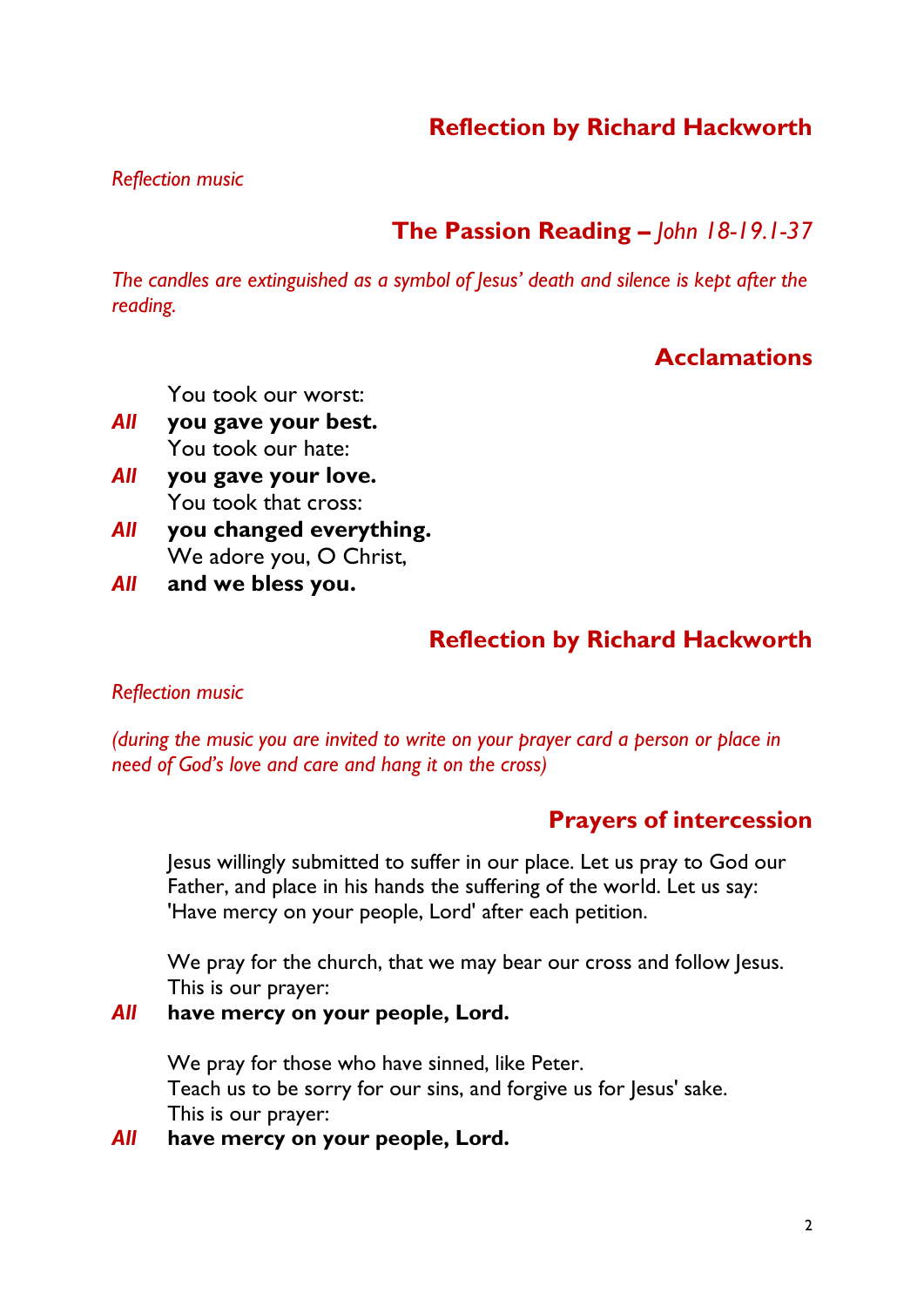We pray for prisoners and criminals like Barrabas. May they find true freedom by changing the way they live. This is our prayer:

### *All* **have mercy on your people, Lord.**

We pray for people in government, like Pilate. May they be responsible and serve truth and justice. This is our prayer:

#### *All* **have mercy on your people, Lord.**

We pray for those who are dying, like the thieves who died with Jesus. May they die with Jesus by their side, and be received into your kingdom. This is our prayer:

### *All* **have mercy on your people, Lord.**

We pray for parents like Mary who have lost a child. May they bear their suffering and know the comfort of your love. This is our prayer:

### *All* **have mercy on your people, Lord.**

We pray for the whole human race, that we may all come to know Jesus as our Lord and Saviour. This is our prayer:

### *All* **have mercy on your people, Lord.**

Father, may the suffering and death of Jesus lighten the burdens of all those who suffer. Lead us in the way of the cross, so that, as we suffer with Jesus, we may rise to life in his glory, for he lives and reigns with you and the Holy Spirit, one God, now and forever.

### *All* **Amen.**

# **The Lord's Prayer**

Standing at the foot of the cross, let us pray with confidence as our Saviour taught us:

*All* **Our Father, who art in heaven, hallowed be thy name, thy kingdom come, thy will be done, on earth as it is in heaven. Give us this day our daily bread.**